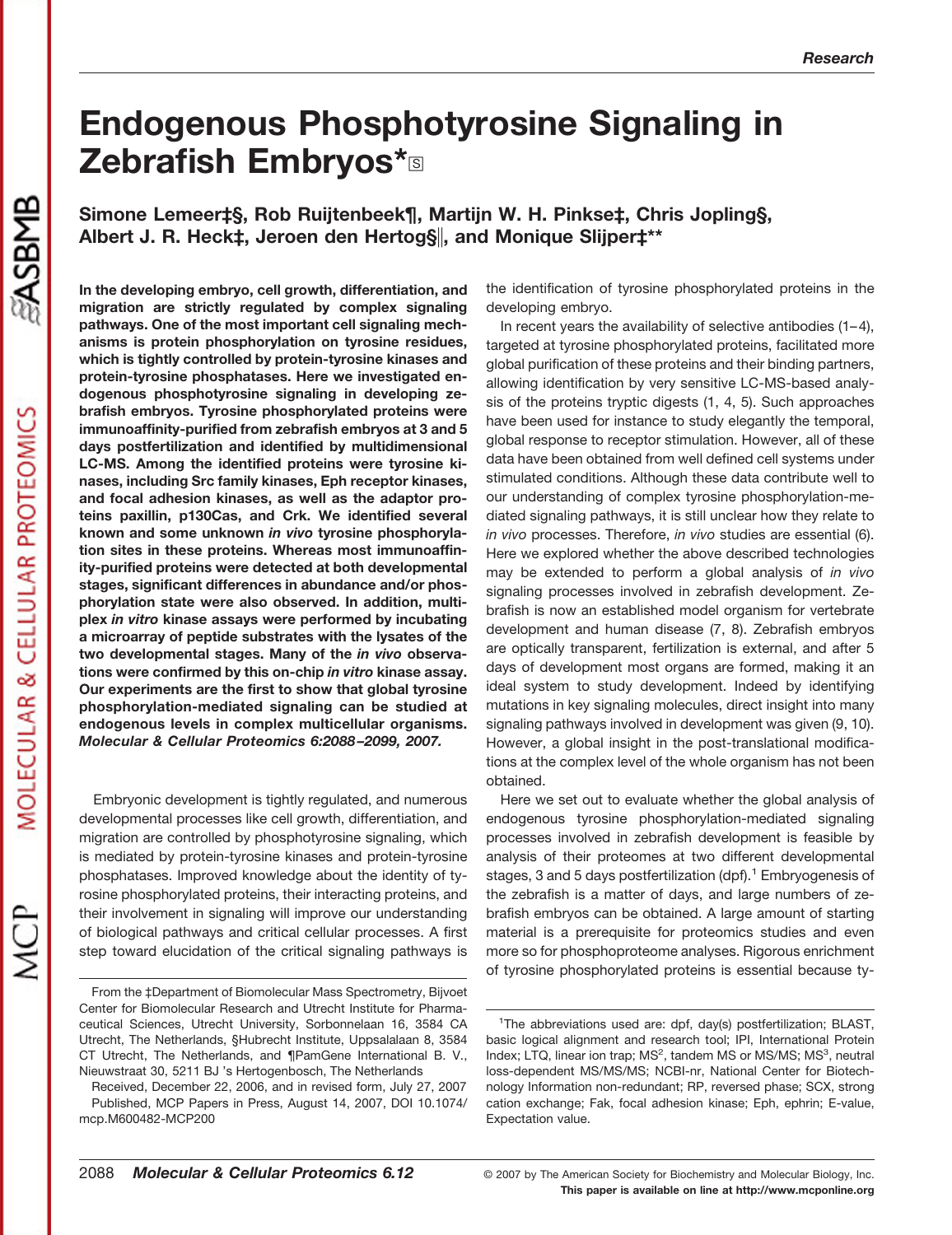**&ASBMB** 

MOLECULAR & CELLULAR PROTEOMICS

rosine phosphorylated proteins usually represent only 0.05% of the total amount of protein in a vertebrate cell (1, 2, 11). The analysis of a complex multicellular organism forms an extra challenge compared with *in vitro* cell lines comprising a single cell type. Therefore, we chose a number of enrichment steps consisting of immunoprecipitation of tyrosine phosphorylated proteins by a mixture of antibodies. Following proteolysis of the enriched proteins, the peptides were first separated by strong cation exchange chromatography after which the generated peptide fractions were further separated by reversed phase (RP) chromatography followed by mass spectrometric detection using an LTQ-FT-ICR mass spectrometer. This approach led to the identification of 800 immunoprecipitated proteins or their co-immunoprecipitating interacting partners, which are not necessarily tyrosine phosphorylated themselves (5). In addition, we identified 16 tyrosine phosphorylation sites and three serine phosphorylation sites on 14 proteins. The obtained *in vivo* results were further validated by immunoblotting and *in vitro* kinase assays using peptide microarray chips.

# MATERIALS AND METHODS

*Embryo Lysis and Immunoprecipitation—*Embryos were grown until 3 or 5 dpf. At 3 dpf, embryos were deyolked with deyolking buffer (1⁄2 Ginzburg Fish Ringer) without calcium (12, 13). Subsequently embryos were lysed in buffer containing 50 mm Tris, pH 7.5, 150 mm NaCl, 1 mm EDTA, 1 mm sodium orthovanadate, 1% Nonidet P-40, 0.1% sodium deoxycholate, and protease inhibitor mixture (Complete Mini, Roche Diagnostics) and sonicated for 15 s. Lysates were centrifuged at 14,000  $\times$  g to pellet cellular debris. Protein concentration was determined by a Quant kit (Amersham Biosciences/GE Healthcare) using the standard protocol. For each experiment, 10–25 mg of protein was used (corresponding to 1000–2000 embryo eq) as starting material from both samples. Lysates were precleared on protein A-Sepharose beads (GE Healthcare) for 1 h at 4 °C to reduce nonspecific binding of abundant proteins. Protein A beads were separated from the lysate by centrifugation. PY20 antibody (BD Transduction Laboratories) was incubated with each of the two lysates for 1 h followed by the addition of protein A/G Plus beads (Santa Cruz Biotechnology, Heidelberg, Germany) for 1 h. Finally agarose-conjugated pTyr-100 (Cell Signaling Technology, Danvers, MA) was added for overnight incubation. Precipitated proteins and complexes were washed extensively with HNTG buffer (50 mm Hepes, pH 7.4, 150 mm NaCl, 10% glycerol, and 0.1% Triton X-100). Bound proteins were eluted with 3 column volumes of 100 mm phenyl phosphate (Sigma) in PBS at room temperature. The buffer was exchanged to 25 mm ammonium bicarbonate, pH 8.5, and samples were concentrated using a Millipore spin column (5-kDa molecular mass cutoff) (Millipore, Amsterdam, The Netherlands). Eluates were diluted in 8 M urea, 25 mM ammonium bicarbonate, and Lys-C (Roche Diagnostics) was added. Digestion was performed for 4 h at room temperature. Samples were reduced with DTT at a final concentration of 2 mm at 56  $^{\circ}$ C: subsequently samples were alkylated with iodoacetamide at a final concentration of 8 mM at room temperature. The eluate was diluted to 2 M urea, 50 mM ammonium bicarbonate, and trypsin (Roche Diagnostics) was added. Digestion was performed overnight at 37 °C.

For paxillin and EphA4 reversed immunoprecipitation experiments, lysates were prepared and precleared as described above. Paxillin (BD Transduction Laboratories) or EphA4 antibody (kindly provided by Dr. D. Wilkinson, Division of Developmental Neurobiology, National

Institute for Medical Research, The Ridgeway, Mill Hill, London, UK) was incubated with each of the two lysates for 1 h followed by the addition of protein A/G Plus beads for overnight incubation. Precipitated proteins were washed extensively with HNTG buffer. Bound proteins were eluted by boiling the beads in  $2\times$  sample buffer for 5 min at 95 °C.

*Immunoblotting—*For immunoblotting experiments, lysate and eluates from the immunoprecipitations were obtained as described above. Lysates (40  $\mu$ g, corresponding to 5 embryo eq) and immunoprecipitates (corresponding to 75 embryo eq) were subjected to SDS-PAGE and blotted. After transfer the membrane was stained with Coomassie Blue stain to verify equal loading of the lysates. Subsequently the PVDF membrane was blocked with 2% BSA and then incubated with the corresponding antibodies against phosphotyrosine (PY20), pSrc418 (both from BioSource Technologies), actin (Sigma), EphA4, and paxillin followed by the horseradish peroxidaseconjugated secondary antibody. The membranes were subjected to detection by enhanced chemiluminescence.

*SCX Chromatography—*Strong cation exchange was performed using a Zorbax BioSCX-Series II column (0.8-mm inner diameter  $\times$ 50-mm length; particle size, 3.5  $\mu$ m), a Famos autosampler (LC Packings, Amsterdam, The Netherlands), a Shimadzu LC-9A binary pump, and an SPD-6A UV detector (Shimadzu, Tokyo, Japan). Prior to SCX chromatography, protein digests were desalted using a small plug of  $C_{18}$  material (3M Empore  $C_{18}$  extraction disk) packed into a GELoader tip as described previously (14). The eluate was dried completely by vacuum centrifugation and subsequently reconstituted in 20% acetonitrile, 0.05% formic acid. After injection, the first 10 min were run isocratically at 100% solvent A (0.05% formic acid in 8:2 (v/v) water/acetonitrile, pH 3.0) followed by a linear gradient of 1.3%  $min^{-1}$  solvent B (500 mm NaCl in 0.05% formic acid in 8:2 (v/v) water/acetonitrile, pH 3.0). A total number of 25 SCX fractions (1 min each, *i.e.* 50- $\mu$ l elution volume) were manually collected and dried in a vacuum centrifuge.

*On-line Nanoflow Liquid Chromatography FT-ICR-MS—*Nanoflow LC-MS/MS was performed by coupling an Agilent 1100 HPLC system (Agilent Technologies, Waldbronn, Germany) to a 7-tesla LTQ-FT-ICR mass spectrometer (Thermo Electron, Bremen, Germany) as described previously (15). Dried fractions were reconstituted in 10  $\mu$ l of 0.1 M acetic acid and delivered to a trap column (Aqua<sup>TM</sup> C<sub>18</sub>, 5  $\mu$ m, Phenomenex, Torrance, CA; 20 mm  $\times$  100- $\mu$ m inner diameter, packed in-house) at 5  $\mu$ l/min in 100% solvent A (0.1 M acetic acid in water). Subsequently peptides were transferred to an analytical column (ReproSil-Pur C<sub>18</sub>-AQ, 3  $\mu$ m, Dr. Maisch GmbH, Ammerbuch, Germany; 25 cm  $\times$  50- $\mu$ m inner diameter, packed in-house) at  $\sim$ 150 nl/min in a 50-min gradient from 0 to 40% solvent B (0.1 M acetic acid in 8:2 (v/v) acetonitrile/water). The eluent was sprayed via emitter tips (made in-house) butt-connected to the analytical column. The mass spectrometer was operated in data-dependent mode, automatically switching between MS and MS<sup>2</sup> and neutral loss-driven MS<sup>3</sup> acquisition. Full scan MS spectra (from *m*/*z* 300 to 1500) were acquired in the FT-ICR with a resolution of 100,000 at *m*/*z* 400 after accumulation to a target value of 500,000. The three most intense ions at a threshold above 5000 were selected for collision-induced fragmentation in the linear ion trap at a normalized collision energy of 35% after accumulation to a target value of 15,000. The data-dependent neutral  $loss$  settings were chosen to trigger an  $MS<sup>3</sup>$  event after a neutral loss of either 24.5, 32.6, or 49  $\pm$  0.5  $m/z$  was detected among the five most intense fragment ions to determine serine and threonine phosphorylation.

*Data Analysis* - All MS<sup>2</sup> and MS<sup>3</sup> spectra were converted to single DTA files using Bioworks 3.1. An in-house developed Perl script was used to assign for each  $MS<sup>3</sup>$  spectrum the original and accurate parent mass from the full scan, enabling an accurate mass search for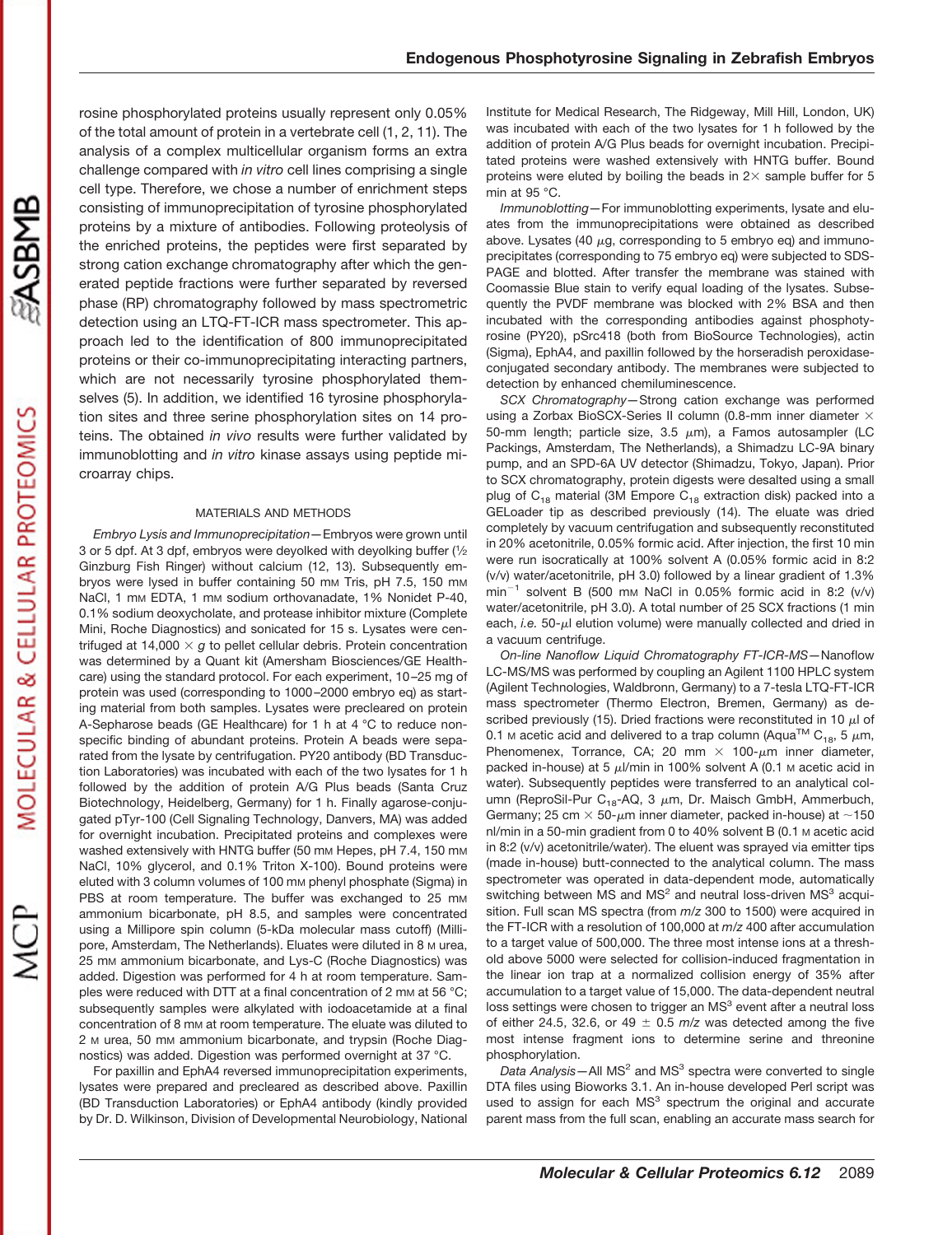

FIG. 1. **Experimental scheme for the analysis of endogenous** *in vivo* **tyrosine phosphorylation during zebrafish development.** *A*, lateral view of 3-dpf (*left*) and 5-dpf (*right*) zebrafish embryos. *B*, the lysates from 3- and 5-dpf embryos were used for direct *in vitro* kinase assays on a peptide microarray chip. Alternatively tyrosine phosphorylated proteins were immunoprecipitated by anti-Tyr(P) antibodies, and immunoprecipitated proteins were eluted from the antibodies using phenyl phosphate. A small portion (1/25) of the eluted proteins was subjected to SDS-PAGE and immunoblotted with five different antibodies. The majority of eluted proteins were digested, and the resulting peptides were separated first by SCX and subsequently (each of the obtained SCX fractions) further by nano-RP chromatography. Peptides were analyzed and identified by MS<sup>2</sup> and MS<sup>3</sup> using a LTQ-FT-ICR mass spectrometer. Anti-pTyr IP, anti-phosphotyrosine immunoprecipitation.

these spectra as well. Eventually all  $MS<sup>2</sup>$  and  $MS<sup>3</sup>$  spectra from each LC-MS run were merged to a single file, which was searched using the Mascot search engine (Matrix Science, London, UK, version 2.1.02) against the IPI zebrafish database (version 3.16; 46,700 entries) with carbamidomethylcysteine as fixed modification. Protein *N*-acetylation, methionine oxidation, and phosphorylation of serine, threonine, or tyrosine were specified as variable modifications. Trypsin was specified as the proteolytic enzyme, and up to two missed cleavages were allowed. The mass tolerance of the precursor ion was set to 15 ppm, and that of fragment ions was set to 0.9 Da. All phosphorylated peptides identified during Mascot searches were confirmed by manual interpretation of the spectra. Scaffold (version Scaffold-01\_05\_00, Proteome Software Inc., Portland, OR) was used to validate MS<sup>2</sup>-based peptide and protein identifications. Peptide identifications were accepted if they could be established at greater than 95.0% probability as specified by the Peptide Prophet algorithm (16). Protein identifications were accepted if they could be established at greater than 99.0% probability and contained at least two identified peptides. Protein probabilities were assigned by the Protein Prophet algorithm (16). A BLAST tool (www.ncbi.nlm.nih.gov/blast/) was used to identify protein names from their sequence. IPI zebrafish proteins annotated as "unknown" or "hypothetical" were searched for regions of local similarity between sequences in the NCBI-nr database, using a BLAST search engine, to extract supplementary information about this protein, such as putative function and protein family. For this an in-house Perl script was developed that extracts the IPI zebrafish protein sequences from a FASTA database followed by an automated blast search against NCBI-nr. Chosen settings for BLAST (NCBI version 2.2.11) were an E-value cutoff off 1  $\times$  10<sup>-4</sup> and Blosum62; thus only proteins with a reasonable homology were retrieved and stored in a results file. Subsequently matches with an E-value between 1  $\times$  10<sup>-100</sup> and 1  $\times$  10<sup>-200</sup> (0.0) were regarded as close homologs (paralogs and orthologs cannot be ruled out with this method). Matches with higher E-values were used to deduce functional information or characteristics about the protein family.

*In Vitro Kinase Assay—*Microarray experiments were performed in triplicate using PamChip arrays (PamGene, 's Hertogenbosch, The Netherlands) run on a PamStation4 instrument (PamGene). This integrated microarray platform allows automated running of samples including incubation by pumping the sample up and down through the three-dimensional porous chip. The automated run includes data capturing by real time imaging (fluorescence signal development is read out by charge-coupled device imaging) and washing (17–20). A PamChip consists of four identical peptide microarrays, which run four samples in parallel during an experiment. The array used in this experiments comprised 144 different peptides (20). Each peptide represents a 15-amino acid sequence of which 13 residues are derived from a putative endogenous phosphorylation site. The peptide sequences used were derived from Swiss-Prot and/or Phosphobase databases and are provided in Supplemental Table 2. Two N-terminal

SBMB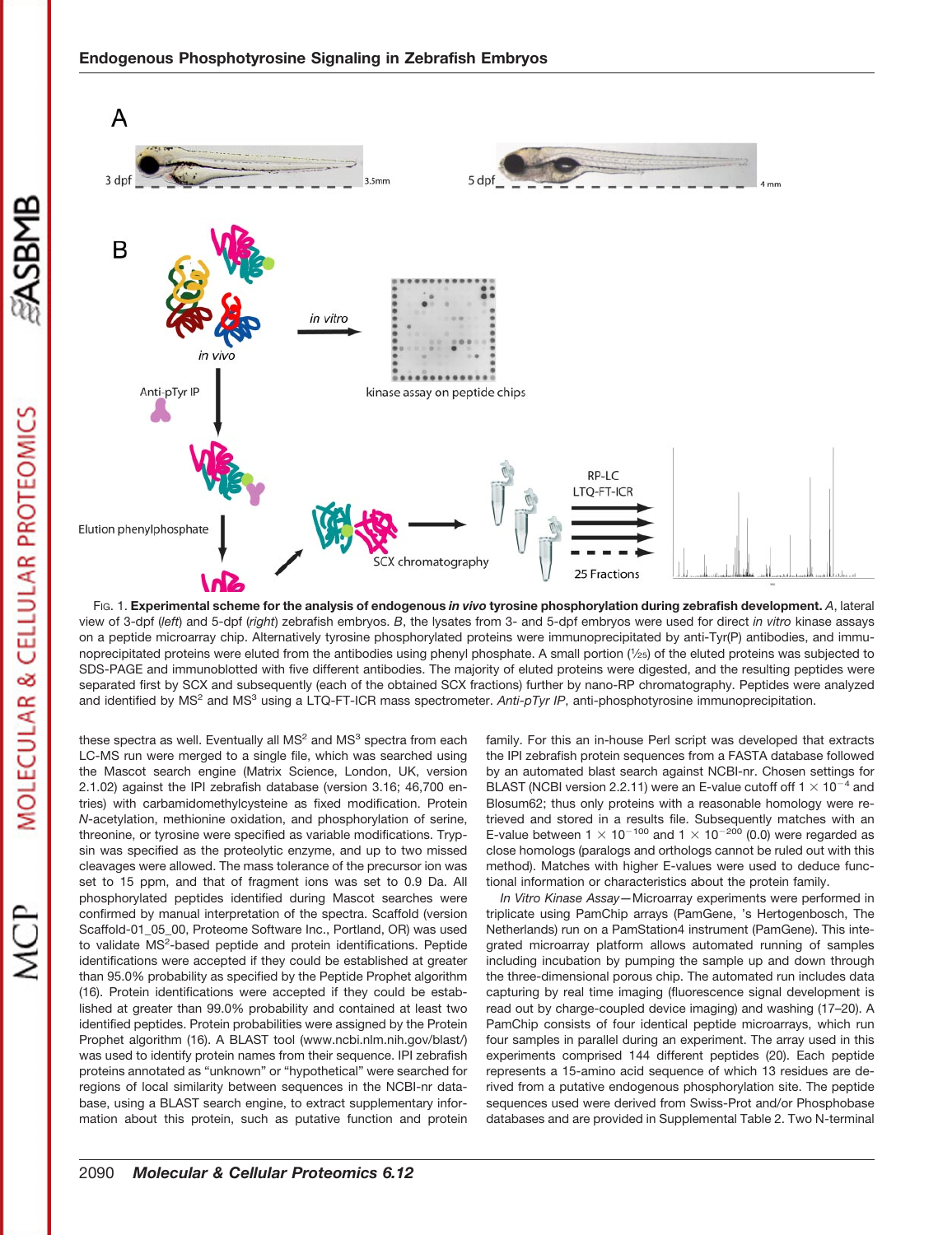residues complete part of a spacer linking the phosphosite sequence to the solid support of the three-dimensional chip.

3- and 5-dpf embryos were lysed in buffer containing 50 mm Tris, pH 7.5, 150 mM NaCl, 1 mM sodium orthovanadate, 1% Nonidet P-40, 0.1% sodium deoxycholate, and EDTA-free protease inhibitor mixture (Sigma). Kinase activities in these lysates were analyzed in triplicate by applying 2.5–5  $\mu$ g of total protein in 25  $\mu$ l of kinase reaction buffer (Abl reaction buffer from New England Biolabs (Westburg, Leusden, The Netherlands) consisting of 100 mm MgCl<sub>2</sub>, 10 mm EGTA, 20 mm DTT, and 0.1% Brij 35 in 500 mM Tris/HCl, pH 7.5). Additionally the kinase reaction buffer contained 12.5  $\mu$ g/ml fluorescein-labeled PY20 antibody against phosphotyrosine (Exalpha) and 400  $\mu$ M ATP (Sigma) for the PamChip peptide microarray. As control, kinase reaction buffer without ATP was used to detect background signal intensity. Prior to application of the sample, the chips were blocked using a solution of 2% BSA in water (Fraction V, Calbiochem) and washed two times with kinase reaction buffer. During a 60-min incubation at 30 °C, real time images were taken automatically every other 3 min. Images were analyzed by BioNavigator software (PamGene).

## **RESULTS**

*Identification of Endogenous Tyrosine Phosphorylated Proteins and Their Binding Proteins in Developing Zebrafish Embryos—*We set out to identify tyrosine phosphorylated proteins in zebrafish embryos at 3 and 5 dpf. Illustrative pictures of zebrafish at 3 and 5 dpf are shown in Fig. 1*A*. A scheme of the experimental setup is provided in Fig.  $1B: \sim 1500$  embryos were lysed per experiment per time point. Phosphotyrosinecontaining proteins were immunoprecipitated from these lysates using a mixture of anti-phosphotyrosine antibodies (PY20 and pTyr-100). Elution specificity of the bound proteins in this preparative setup was achieved by using phenyl phosphate. Immunoprecipitation efficiency was evaluated by immunoblotting using anti-phosphotyrosine antibody (PY20) as depicted in Fig. 2. The anti-Tyr(P) immunoblots shown in Fig. 2 reveal a clear enrichment of tyrosine phosphorylated proteins in the immunoprecipitated fractions for both 3- and 5-dpf zebrafish (Fig. 2, *Lysate versus IP*). Phenyl phosphate elution was efficient because no tyrosine phosphorylated proteins were detected on the beads after elution (Fig. 2, *Beads*). Reproducibly higher phosphotyrosine signals and different protein patterns were detected on the immunoblots of the 3 and 5-dpf embryos; lysates were loaded equally as verified by Coomassie staining of the immunoblot (data not shown).

Immunoprecipitated proteins from both stages were insolution digested, and the resulting peptide mixture was analyzed by SCX-RP-LC-MS/MS. This multidimensional LC approach has the advantage that the separation of a complex peptide mixture is improved, allowing a more comprehensive analysis of all immunopurified proteins. In addition, SCX chromatography is known to enable targeted identification of phosphopeptides because most of these peptides elute simultaneously in the early fractions (21). In total we cumulatively identified over 800 proteins using the zebrafish IPI database as summarized in Supplemental Table 1 and



FIG. 2. **Enrichment of tyrosine phosphorylated proteins from 3 and 5-dpf zebrafish embryos.** An anti-Tyr(P) immunoblot showing enrichment of tyrosine phosphorylated proteins from 3- and 5-dpf embryo lysates using anti-Tyr(P) immunoprecipitation is shown. The 3-dpf embryos were deyolked prior to lysis. Lysates (corresponding to 5 embryo eq) and immunoprecipitates (corresponding to 75 embryo eq) were separated via SDS-PAGE, blotted, and probed with PY20. Detection was done using enhanced chemiluminescence and is depicted here. After specific elution, a clear enrichment of phosphorylated proteins is observed in the immunoprecipitates (*IP*). The boiled immunoaffinity beads do not give any significant signal (only light and heavy chains of the antibody), indicating that specific elution using phenyl phosphate was very efficient (*Beads*).

comprehensively described in the Scaffold file.<sup>2</sup> The zebrafish IPI database is not yet very well annotated as many proteins were annotated as unknown or hypothetical. To obtain an improved view of the potential function of these proteins, the functional annotations of many of the proteins were elucidated using BLAST searches and sequence alignments. We identified a large set of tyrosine kinases, which are expected to be phosphorylated on tyrosine (Table I). In addition, we identified adaptor proteins that may be phosphorylated on tyrosine themselves or that co-immunoprecipitate with tyrosine phosphorylated proteins (Table I). We used relatively mild lysis conditions that do not disrupt protein complexes and therefore allowed identification of co-immunoprecipitating proteins. Among the 800 identified proteins a large number of proteins were annotated as yolk, ribosomal, cytoskeleton, histone, and other highly abundant "housekeeping" proteins. It is well known that a targeted pulldown approach for tyrosine phosphorylated proteins can be hampered by the concomitant pulldown of highly abundant proteins.

We focused on the large set of tyrosine kinases and asso-

<sup>2</sup> M. Slijper, personal communication.

**EASBMB**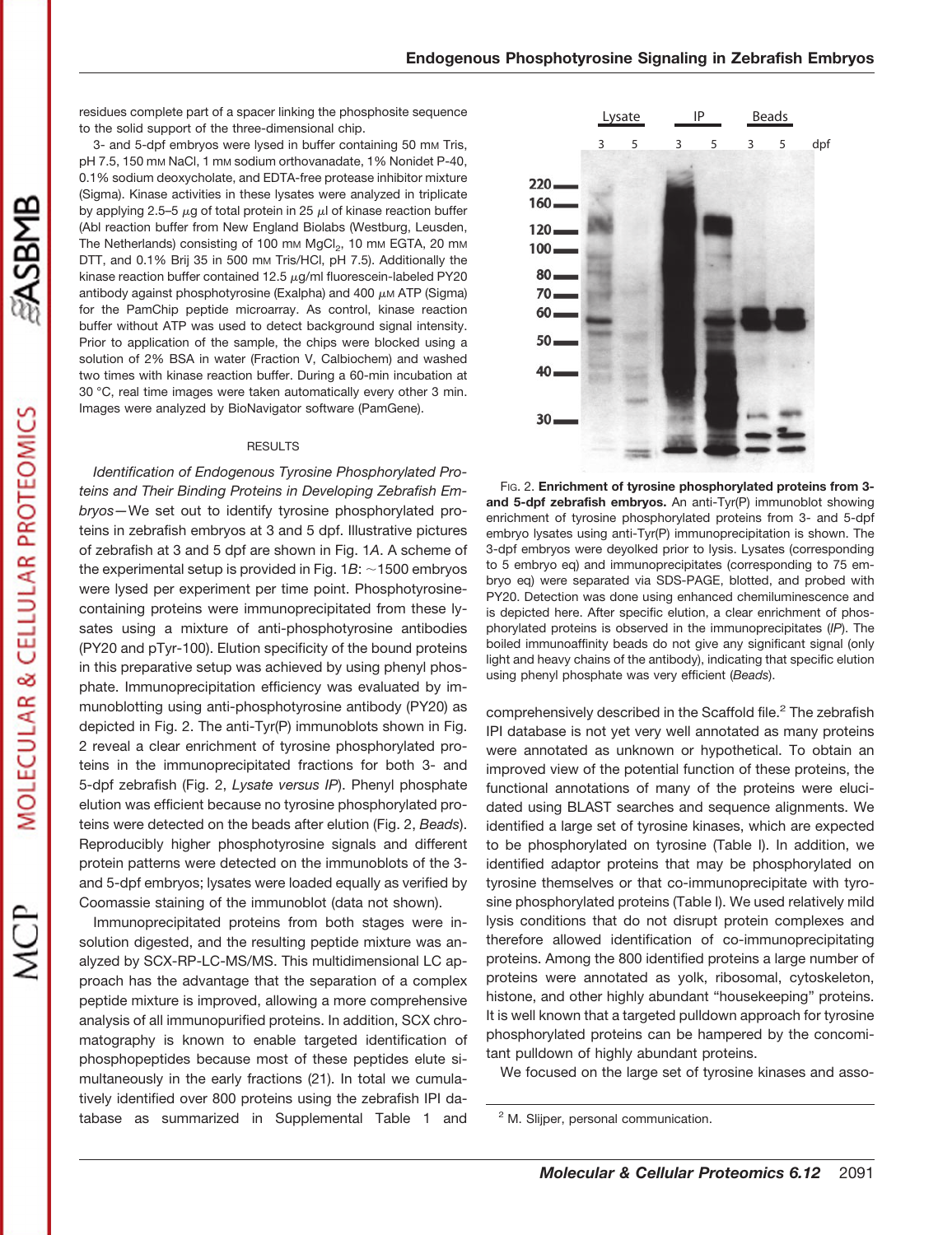#### *Identified phosphotyrosine signaling proteins in 3- and 5-dpf zebrafish embryos.*

Proteins from 3- and 5-dpf zebrafish embryos that (co-)immunoprecipitated with anti-phosphotyrosine antibodies were identified with LC-FT-ICR-MS<sup>n</sup>. These selected proteins are discussed in the text. A list of all identified proteins is given in Supplemental Table 1. The potential function of the protein was established by BLAST homology searches. The sequence coverage and cumulative number of detected unique peptides from three independent experiments are listed both for the 3- and 5-dpf samples. Identified proteins confirmed by immunoblotting are indicated in bold. More details can be found under "Materials and Methods" and in the supplemental Scaffold file.

|                                                                |                                        |                                                    | Seq Cov % <sup>§</sup> |                | Cumm. Uni Pep <sup>ll</sup> |                | Phosphopeptide |                           |
|----------------------------------------------------------------|----------------------------------------|----------------------------------------------------|------------------------|----------------|-----------------------------|----------------|----------------|---------------------------|
| Protein Name IPI database                                      | <b>Blast</b>                           | IPI acc ID <sup>‡</sup>                            | 3 dpf                  | 5 dpf          | 3 dpf                       | 5 dpf          | 3 dpf          | 5 dpf                     |
| <b>Cytoplasmic tyrosine kinases</b>                            |                                        |                                                    |                        |                |                             |                |                |                           |
| Protein-tyrosine kinase                                        | Yes                                    | IPI00634359, IPI00487427                           | 16                     | 9              | 4                           | $\overline{1}$ |                |                           |
| Src protein                                                    | Src protein                            | IPI00489784                                        | 8                      | 13             | $\overline{2}$              | 3              |                |                           |
| Fyn Kinase                                                     | Fyn Kinase                             | IPI00481607,IPI00512478                            | 6                      | 9              | $\mathbf{1}$                | $\mathbf{1}$   |                |                           |
| Src/Yes/Fyn                                                    |                                        |                                                    |                        |                | $23^{\Delta}$               | $21^{\circ}$   | $\mathsf{x}$   | $\pmb{\times}$            |
| PREDICTED: similar to protein tyrosine kinase fer              | Fer                                    | IPI00492969                                        | 6                      | 8              | 4                           | 8              |                |                           |
| Focal adhesion kinase 1b                                       | Focal adhesion kinase 1b               | IPI00510461                                        | 12                     | 8              | 26                          | 13             | x              | x                         |
| Focal adhesion kinase 1a                                       | Focal adhesion kinase 1a               | IPI00488172                                        | 12                     | 8              | 14                          | 10             | $\mathbf{x}$   | x                         |
| <b>Dual specificity kinases</b>                                |                                        |                                                    |                        |                |                             |                |                |                           |
| Mitogen-activated protein kinase 14a/b                         | Mitogen-activated protein kinase 14a/b | IPI00481769                                        | 9                      | 6              | 3                           | 4              | $\mathsf{x}$   | x                         |
| Mitogen-activated protein kinase 12                            | Mitogen-activated protein kinase 12    | IPI00508892                                        |                        | 15             |                             | 6              |                | x                         |
| <b>Receptor tyrosine kinases</b>                               |                                        |                                                    |                        |                |                             |                |                |                           |
| Eph-like receptor tyrosine kinase rtk5                         | EphB4a                                 | IPI00494777                                        |                        | 5              |                             | 2              |                |                           |
| PREDICTED: similar to Ephrin type-B receptor 2 precursor       | EphB2                                  | IPI00505760,IPI00508574, IPI00512299, IPI00616026  |                        | 6              |                             |                |                |                           |
| PREDICTED: similar to Ephrin type-B receptor 1 precursor       | EphB2                                  | IPI00495986                                        |                        | 5              |                             | 3              |                |                           |
| 101 kDa protein                                                | EphA2                                  | IPI00631901                                        |                        | 6              |                             | 3              |                | $\mathsf{x}$              |
| Eph-like receptor tyrosine kinase 6                            | EphA2                                  | IPI00493497                                        |                        | 5              |                             | 3              |                |                           |
| 106 kDa protein                                                | EphB3                                  | IPI00635201, IPI00496009, IPI00496327, IPI00633737 | 8                      | 15             | 18                          | 26             |                | $\mathsf{x}$              |
| 100kDa protein                                                 | EphA6                                  | IPI00513436,IPI00632827, IPI00636497, IPI00742525  |                        | 6              |                             | 6              |                |                           |
| novel protein similar to vertebrate EphA7                      | EphA7                                  | IPI00499202                                        |                        | 5              |                             | 3              |                |                           |
| EphA4 protein                                                  | EphA4a                                 | IPI00506811, IPI00632580                           |                        | 5              |                             | 4              |                | $\boldsymbol{\mathsf{x}}$ |
| Eph receptor EphA4b                                            | EphA4b                                 | IPI00505947                                        |                        | 3              |                             | 2              |                | x                         |
| Eph receptor Eph3                                              | EphB3                                  | IPI00491575                                        |                        | 3              |                             | $\overline{2}$ |                |                           |
| <b>Adaptor proteins</b>                                        |                                        |                                                    |                        |                |                             |                |                |                           |
| V-crk sarcoma virus CT10 oncogene homolog                      | Crk                                    | IPI00487948, IPI00619445                           | 8                      | 17             | $\overline{4}$              | 11             |                | x                         |
| Paxillin                                                       | Paxillin                               | IPI00499179                                        | $\overline{7}$         |                | 8                           |                | x              |                           |
| PREDICTED: similar to breast cancer anti-estrogen resistance 1 | p130Cas                                | IPI00482076                                        | 15                     | $\overline{4}$ | 21                          | $\overline{2}$ | x              |                           |
| 98 kDa                                                         | Cas-L                                  | IPI00638454,IPI00636765, IPI00635056,IPI00627484   | 5                      |                | 3                           |                | x              |                           |

\* IPI protein name.

† Protein name obtained after NCBI BLAST.

‡ Accession number according to accession in IPI database.

§ Sequence coverage obtained from MS/MS peptide sequencing.

Cumulative number of unique peptides from three replicates obtained from MS/MS peptide sequencing.

 $\triangle$  Cumulative number of unique peptides for Src, Fyn, and Yes together.

ciated signaling proteins. In Table I we list for these proteins the sequence coverage obtained by mass spectrometry and the number of cumulative unique peptides over three replicates. Although these numbers cannot be taken as an absolute measure of their abundance in the immunoprecipitate, significant differences were observed between the immunoprecipitates of 3 and 5 dpf. We note that many ephrin (Eph) receptor kinases were more easily detected at 5 dpf than at 3 dpf. The adaptor protein paxillin seems to be easier to detect in the immunoprecipitate of 3 dpf when compared with 5 dpf (see Table I). The sequence coverage we obtained for most tyrosine kinases and their adapter proteins remained mostly below 10%. Still we were able to detect 19 phosphorylation sites derived from 14 proteins in both stages whereby most of these were tyrosine phosphorylated sites. Four typical  $MS<sup>2</sup>$ spectra from the identified phosphopeptides are shown in Fig. 3; a summary of all phosphopeptide  $MS<sup>2</sup>$  and  $MS<sup>3</sup>$  spectra is given in the supplemental data (Supplemental Spectra S1 and S2). Identified phosphorylation sites from both samples were manually confirmed and are shown in Table II along with their Mascot score. The total number of tyrosine phosphorylation sites identified is not as high as in recently reported studies (1, 4, 5) due to the fact that all these earlier studies were on stimulated cells with relatively high phosphotyrosine levels compared with the endogenous levels in the whole organism as studied here.

We identified several components of focal adhesions at 3 and 5 dpf, including focal adhesion kinase (Fak) 1a and Fak1b. The Fak peptide YMEDSSYYK was shown to be phosphorylated on Tyr-7 or Tyr-8 (corresponding to Tyr-576 or Tyr-577 in human) in both the 3- and 5-dpf immunoprecipitates (Tables I and II). The doubly phosphorylated peptide was only detected in the 5-dpf sample. Two well known substrates of Fak, paxillin and p130Cas, were also detected, but only in the 3-dpf immunoprecipitate. In paxillin we identified QGVFLPEETPpY-SCPR (where pY is phosphotyrosine), corresponding to Tyr-31 in human (Fig. 3*A* and Table II) and thus a conserved tyrosine phosphorylation site from zebrafish to human. In p130Cas we identified four phosphopeptides, two tyrosine phosphorylated, one serine phosphorylated, and one doubly

**ASBMB**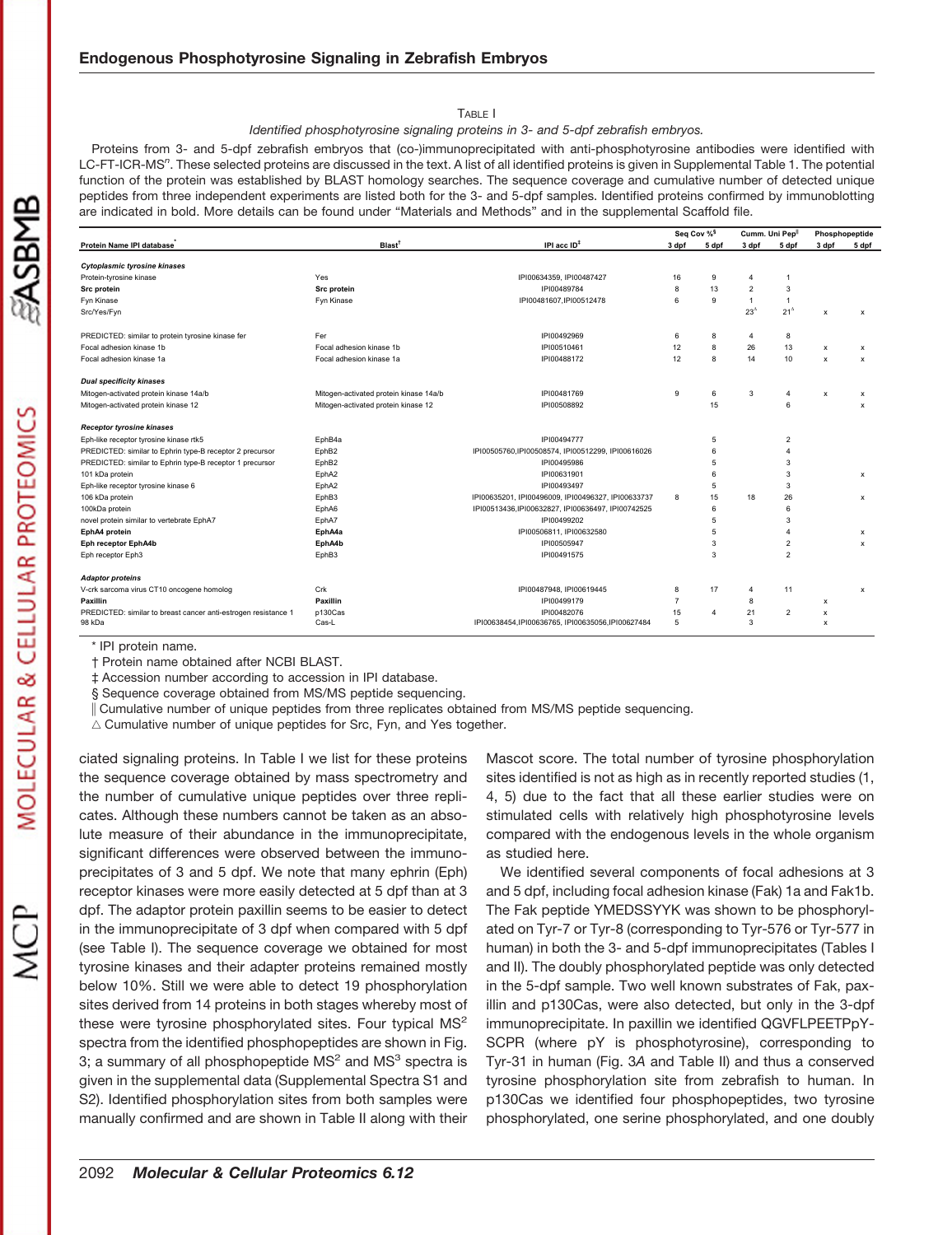

**EASBMB** 

MOLECULAR & CELLULAR PROTEOMICS

**MCP**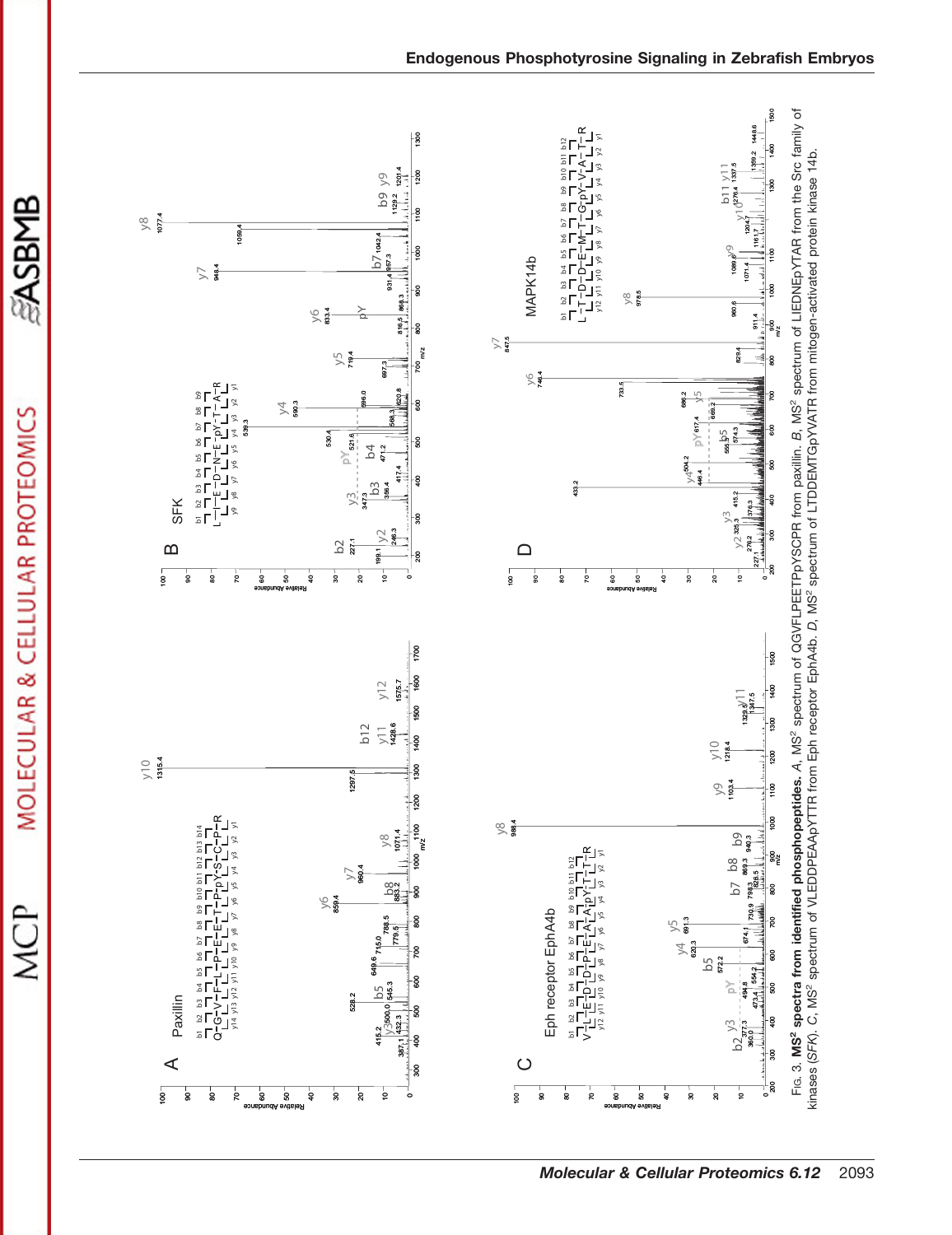# TABLE II *Identified in vivo phosphorylation sites*

Phosphopeptides were identified using LC-LTQ-FT-ICR-MS<sup>2</sup> and LC-LTQ-FT-ICR-MS<sup>3</sup> analysis. Some typical examples of these spectra are given in Fig. 3. Peptides indicated in bold are present as homolog on the peptide chip used for the *in vitro* kinase assay.

| Phosphopeptides identified in 3 and 5 dpf immunoprecipitate<br>Protein Name <sup>t</sup><br>Phosphopeptide* |                                      | IPI acc $nr^{\ddagger}$                          | Mascot score (3 dpf/5 dpf)§ | Human pSitell |  |
|-------------------------------------------------------------------------------------------------------------|--------------------------------------|--------------------------------------------------|-----------------------------|---------------|--|
| <b>AQGVpYDTPASR</b>                                                                                         | Cas-L                                | IPI00638454,IPI00636765, IPI00635056,IPI00627484 | 43/36                       | <b>NR</b>     |  |
| <b>LIEDNEDYTAR</b>                                                                                          | <b>Src Family Kinases</b>            | IPI00487427/IPI00489784                          | 63/55                       | Y418          |  |
|                                                                                                             |                                      | PI00634359/IPI00481607/IPI00507847               |                             |               |  |
| <b>LTDDEMTGpYVATR</b>                                                                                       | Mitogen-activated protein kinase 14b | IPI00481769                                      | 60/72                       | Y181          |  |
| <b>HTDDEMTGpYVATR</b>                                                                                       | Mitogen-activated protein kinase 14a | IPI00494220                                      | 56/63                       | Y185          |  |
| <b>VADEpYFIR</b>                                                                                            | nicotinic acetylcholine receptor     | IPI00497962                                      | 50/46                       | <b>NR</b>     |  |
| YMEDSSpYYK(ASK)                                                                                             | Focal adhesion kinase 1a/b           | IPI00488172/IPI00510461                          | 23/49                       | Y576          |  |
| <b>YMEDSSYpYK</b>                                                                                           | Focal adhesion kinase 1a/b           | IPI00488172/IPI00510461                          | 22/52                       | Y577          |  |
|                                                                                                             |                                      |                                                  |                             |               |  |

# *Phosphopeptides identified only in 3 dpf immunoprecipitate*

| Phosphopeptide            | <b>Protein Name</b> | IPI acc nr  | <b>Mascot score</b> | <b>Human pSite</b> |
|---------------------------|---------------------|-------------|---------------------|--------------------|
| QGVFLPEETPpYSCPR          | Paxillin            | IPI00499179 | 52                  | Y31                |
| <b>RLpSASSTGSTR</b>       | p130Cas             | IPI00482076 | 77                  | <b>NR</b>          |
| <b>RQPEGQEIpYDIPASLR</b>  | p130Cas             | IPI00482076 | 68                  | <b>NR</b>          |
| <b>GPPSGQEIpYDTPPSVDK</b> | p130Cas             | IPI00482076 | 55                  | <b>NR</b>          |
| <b>RLpSApSSTGSTR</b>      | p130Cas             | IPI00482076 | 33                  | <b>NR</b>          |
| QPEGQEIpYDIPASLR          | p130Cas             | IPI00482076 | 33                  | <b>NR</b>          |

### *Phosphopeptides identified only in 5 dpf immunoprecipitate*

| Phosphopeptide             | <b>Protein Name</b>                 | IPI acc nr               | <b>Mascot score</b> | <b>Human pSite</b> |  |
|----------------------------|-------------------------------------|--------------------------|---------------------|--------------------|--|
| <b>QTDSEMTGpYVVTR</b>      | Mitogen-activated protein kinase 12 | IPI00508892              | 52                  | Y185               |  |
| VLEDDPEGTpYTTSGGK          | EphA2                               | IPI00631901              | 39                  | Y772               |  |
| <b>FLEDDPTDPTpYTSSLGGK</b> | EphB3                               | IPI00635201              | 101                 | Y792               |  |
| <b>VLEDDPEAApYTTR</b>      | EphA4b                              | IPI00505947              | 81                  | Y780               |  |
| VLEEDPDAAYpTTR             | EphA4a                              | IPI00506811, IPI00632580 | 50                  | Y778               |  |
| <b>LLDQHNPEDELpS</b>       | Crk                                 | IPI00487948, IPI00619445 | 42                  | <b>NR</b>          |  |
| YMEDSSpYpYKASK             | Focal adhesion kinase 1a            | IPI00488172              | 50                  | Y576/577           |  |

\* Phosphopeptide identified from MS/MS peptide sequencing.

† Protein name obtained after NCBI BLAST.

‡ Accession number according to accession in IPI database.

§ Sequence coverage obtained from MS/MS peptide sequencing.

Known human homologue of identified phosphorylation site. NR, no known human homologue reported.

phosphorylated (two Ser) (Tables I and II). None of the identified phosphopeptides from p130Cas have been previously reported, although for three of these sites (GPPSGQEIpYDT-PPSVDK, RQPEGQEIpYDIPASLR, and RLpSASSTGSTR where pS is phosphoserine) partial sequence homology exists in human p130Cas (22, 23).

Three members of the Src family of kinases, Fyn, Yes, and Src, were identified at both stages. Although these proteins have a high sequence homology we were able to identify at least one unique peptide for each protein at both stages, indicating that Fyn, Yes, and Src are all three immunoprecipitated (Table I). The total number of unique identified peptides in three replicates for the three Src family kinase members (Src, Fyn, and Yes) together is also given in Table I. The phosphopeptide LIEDNEpYTAR (autophosphorylation site Tyr-416 in human) was identified in 3- and 5-dpf embryos (Fig. 3*B* and Tables I and II).

Another quite abundant family of tyrosine kinases identified in our screen is the Eph family of receptor tyrosine kinases. We detected peptides of many of the known Eph receptors both in the 3- and 5-dpf immunoprecipitates (Table I). In the 5-dpf immunoprecipitate we also identified four phosphorylation sites on four different Eph receptors (Table II and Fig. 3*C*).

The adaptor molecule Crk was identified in both the 3- and 5-dpf immunoprecipitate samples (Table I). In the 5-dpf sample we were also able to identify a previously unreported serine phosphorylated peptide, LLDQHNPEDELpS (Table II). Mapk14a and Mapk14b were identified in the 3- and 5-dpf sample, including a phosphorylated site that has been previously reported for the human homolog (Tables I and II and Fig. 3*D*). Mapk12 was detected only in the 5-dpf sample, including a phosphorylated peptide (Tables I and II).

*In Vitro Tyrosine Kinase Activities in Zebrafish Embryos—* Concomitant with our *in vivo* screen for endogenous tyrosine phosphorylated proteins in zebrafish development, we performed an *in vitro* kinase assay using a peptide array (Fig. 4). Each microarray contained 144 peptides originating from putative tyrosine phosphorylation sites in known proteins. Peptides on the chip are primarily derived from human protein sequences, but nine phosphopeptides identified in our *in vivo* screen were present on the chip with likely sufficient sequence homology (Table II, indicated in bold, and Fig. 4*D*). A list of all peptides present on the chip can be found in Sup-

ASBMB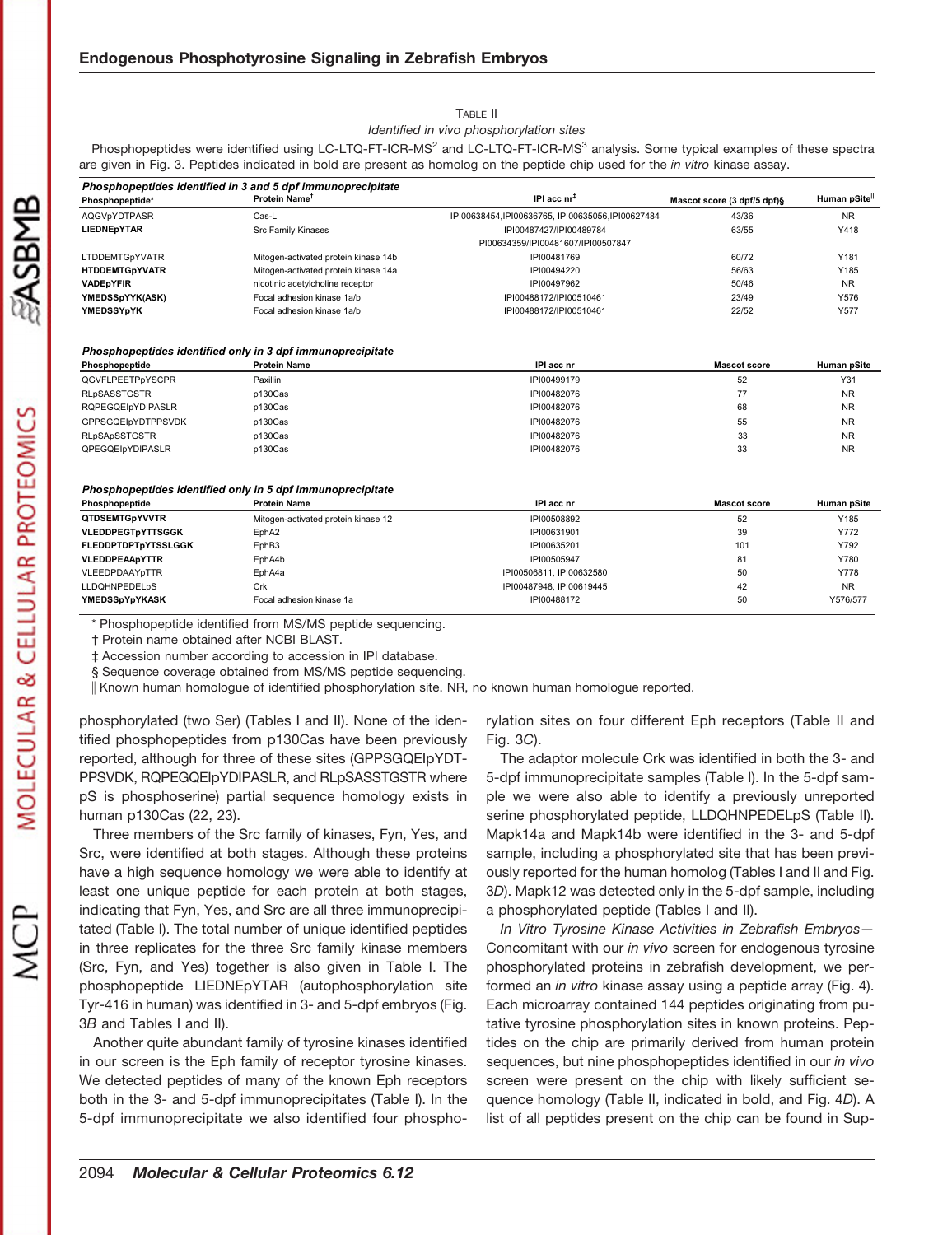

FIG. 4. *In vitro* **kinase assays are consistent with** *in vivo* **phosphorylation.** Kinase assays were performed using lysates of 3- and 5-dpf zebrafish embryos with arrays of 144 peptides encoding known tyrosine phosphorylation sites. Kinase reaction and detection are described under "Materials and Methods." Pictures of the end points of the kinase reactions from 5 dpf (*A*), 3 dpf (*B*), and 5 dpf in the absence of ATP (*C*) are shown here. *D*, selection of peptides that were present on the chip. *Numbers* refer to position of the peptides on the chip in *A* and *B*. The identity of the proteins, the phosphopeptides detected by MS, and the sequence of the peptides on the chip are indicated. *E*, correlation graph between spot intensities after incubation with 5-dpf (*x axis*) and 3-dpf (*y axis*) embryo lysates. The *panel* on the *right* is an enlargement of the low intensity region on the *left*.

plemental Table 2. For our *in vitro* kinase assay we used lysates from 3- and 5-dpf zebrafish and performed the experiments in triplicate. These lysates were individually incubated on the peptide substrate chip in the presence of ATP. A fluorescently labeled anti-Tyr(P) antibody (PY20) was used to monitor tyrosine phosphorylation of the peptide substrates. Typical end point images are shown in Fig. 4 (*A–C*). All the peptide substrates identified by mass spectrometry that were found to be phosphorylated *in vivo* were phosphorylated *in vitro* both after incubation with 3- and 5-dpf lysates (Fig. 4, *A* and *B*). Especially peptides derived from paxillin, EphA2, EphB3, and the Src family kinases demonstrated a high *in vitro* phosphorylation signal. In the negative control (Fig. 4*C*) without ATP, no phosphorylation was detected, revealing that the signals in Fig. 4, *A* and *B*, were generated by kinase activity present in the lysates. The relative signal of *in vitro* peptide phosphorylation was corrected for background, and the 5-dpf spot intensities were plotted against the 3-dpf spot intensities (Fig. 4*E*). Spot intensities from both stages did not show significant differences, indicating similar kinase activities in both 3- and 5-dpf lysates. In summary, the detection of protein tyrosine phosphorylation at 3 and 5 dpf by mass spectrometry was confirmed by the results of this *in vitro* phosphorylation assay, showing that indeed concomitant kinase activities are present, thus revealing the complementarities of these two methods.

*Validation of Protein Tyrosine Phosphorylation by Immunoblotting—*To further validate the *in vivo* mass spectrometry results, we used immunoblotting. Anti-Tyr(P) immunoprecipitates were blotted and probed with antibodies specific for proteins identified by mass spectrometry, notably paxillin, Src, and Eph receptor, with actin as control (Fig. 5). The blot probed with the paxillin antibody showed a decreased signal in the 5-dpf lysate compared with the 3-dpf lysate. A clear paxillin signal was observed in the 3-dpf eluate from the immunoprecipitation but not in the 5-dpf immunoprecipitate (Fig. 5*A*), which is in line with the fact that we detected paxillin with more unique peptides and higher sequence coverage at 3 dpf than at 5 dpf (Table I). The pSrc418 antibody gave a clear signal in the 3- and 5-dpf lysates and in the immunoprecipitates, showing tyrosine phosphorylation. However, there was a significant shift in the one-dimensional gel both in the lysates and the immunoprecipitate (see Fig. 5*B*). This shift may result from cross-reactivity with other Src family kinase members (Fig. 5*B*). The EphA4 antibody gave a signal in both the 3- and 5-dpf lysates, showing higher intensity for the 3-dpf

**ENSBNB**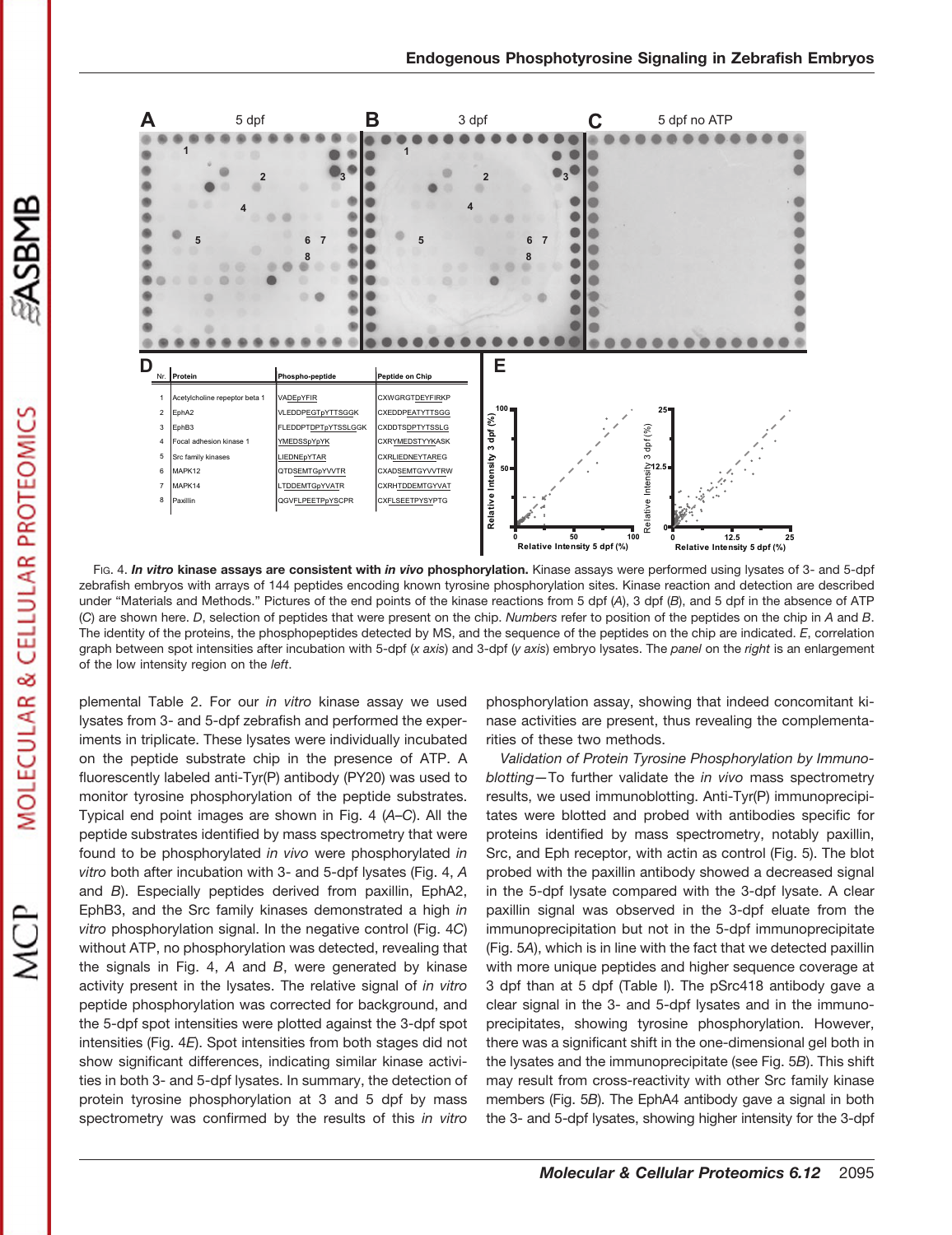

FIG. 5. **Validation of tyrosine phosphorylation of selected proteins by immunoblotting.** Zebrafish embryos were lysed at 3 or 5 dpf and immunoprecipitated with anti-Tyr(P) antibodies (α-*pTyr*; A–D). Immunoprecipitated proteins were specifically eluted with phenyl phosphate. Lysates (corresponding to 5 embryo eq) and immunoprecipitates (*IP*) (corresponding to 75 embryo eq) were subjected to SDS-PAGE and blotted. Blots were probed with the indicated antibodies: *A*, paxillin; *B*, pSrc418; *C*, EphA4; *D*, actin. For reverse immunoprecipitations (*E* and *F*), 3- and 5-dpf zebrafish embryos were lysed, and immunoprecipitation was performed with anti-paxillin (*E*) or anti-EphA4 (*F*) antibody. Immunoprecipitates (corresponding to 75 embryo eq) were subjected to SDS-PAGE and blotted. Blots were probed with the corresponding antibody, anti-paxillin (*E*) or EphA4 (*F*), to detect immunoprecipitation of the protein of interest. Subsequently blots were stripped and probed with anti-phosphotyrosine antibody. Detection was performed by enhanced chemiluminescence.

sample (Fig. 5*C*). This was also reflected in the immunoprecipitates of the 3- and 5-dpf samples. A slight shift in mass was observed in the immunoprecipitates, indicative for phosphorylation, although the signals were low. The actin antibody, which was used as control, gave equal signals in the lysates from both 3- and 5-dpf embryos, indicating equal loading.

We performed reverse immunoprecipitation experiments to corroborate tyrosine phosphorylation on paxillin and EphA4 (Fig. 5, *E* and *F*, respectively). Anti-paxillin immunoprecipitates were blotted and probed with paxillin and subsequently with phosphotyrosine (PY20) antibody. Fig. 5*E* shows that paxillin was indeed immunoprecipitated from the 3-dpf lysate. The amount of paxillin in the 5-dpf immunoprecipitate was much lower, which is in line with the paxillin expression profile in the lysates (Fig. 5*A*). After reprobing the blot with phosphotyrosine antibody we could only detect a tyrosine phosphorylation of paxillin in the 3-dpf sample but not in the 5-dpf sample, showing that paxillin is indeed phosphorylated in 3-dpf embryos.

The EphA4 immunoprecipitates were first probed with EphA4 antibody. EphA4 was readily immunoprecipitated from both 3- and 5-dpf lysates (Fig. 5*F*). However, the EphA4 signal was higher in the 3-dpf immunoprecipitate (Fig. 5*F*). After reprobing the blot with phosphotyrosine antibody we could detect a faint band in the 3-dpf immunoprecipitate that shows a mass shift compared with the EphA4 immunoblot that was indicative for its phosphorylation.

# **DISCUSSION**

Here we examined tyrosine phosphorylation-mediated signaling during zebrafish development *in vivo* by mass spectrometry-based proteomics and complementary *in vitro* kinase assays with peptide substrate micro-arrays. We

performed our analyses on zebrafish embryos at 3 and 5 days postfertilization. The protein tyrosine phosphorylated subproteome was targeted in our analyses using anti-phosphotyrosine affinity purification (1, 4, 5). It is known that enrichment is essential, otherwise tyrosine phosphorylated proteins are present at undetectable levels (24). We explored successfully whether these well described methods can also be adopted to investigate tyrosine phosphorylation-mediated signaling in whole vertebrate organisms under natural, *i.e.* non-stimulated, conditions. Notably when there is no artificial stimulation as in the *in vivo* experiment described here, tyrosine phosphorylation is under strict regulation of protein-tyrosine kinases and protein-tyrosine phosphatases, resulting in extremely low endogenous levels of tyrosine phosphorylated proteins. Additionally by the nature of our experiments, localized tyrosine phosphorylation events in the whole organism become "diluted" compared with *in vitro* experiments using single cell types. For the large scale analyses of tyrosine phosphorylation, mostly cultures of single cell types are taken, comprising typically 10<sup>8</sup>-10<sup>9</sup> cells per experiment (5, 24, 25). In our experiment we took 1000–2000 embryo eq, which contain a heterogenous cell population. Still with our approach, we detected 16 interesting tyrosine phosphorylation sites. This compares very well with, for example, recent results with analyses on cultured cells that overexpress ErbB2 where eight tyrosine phosphorylation sites were detected after treatment with Herceptin (24).

Immunoblot analysis showed that our immunoprecipitation approach was successful; a clear enrichment of tyrosine phosphorylated proteins was observed for both stages (Fig. 2). Although protein tyrosine phosphorylation seems to be reproducibly higher in the 3-dpf embryos, this observation was not supported by a higher amount of tyrosine phospho-

ASBMB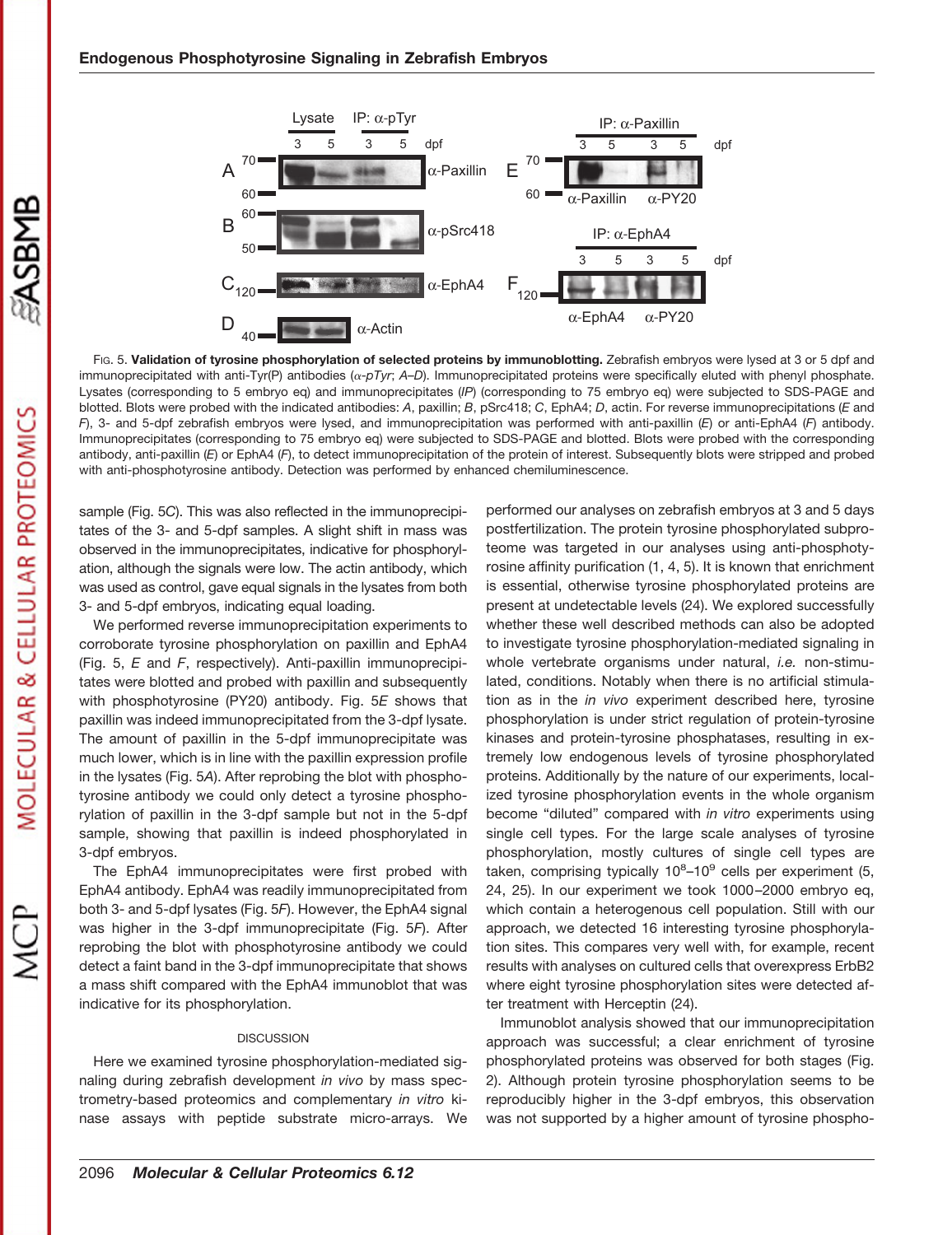rylated proteins or phosphopeptides detected in our MS analysis. It should be noted that 3-dpf embryos still contain a higher proportion of yolk proteins. Despite removal of the yolk, many yolk proteins, predominantly vitellogenins, are still present in proteomic profiles of early zebrafish embryos (26). These vitellogenins are notoriously sticky proteins that may bind to the antibody and interfere with anti-Tyr(P) immunoprecipitation and immunoblotting.

Using extensive peptide separation methodologies with SCX and nano-RP chromatography coupled to LTQ-FT-ICR-MS/MS we identified over 800 proteins in the immunoprecipitate, containing a smaller interesting subset of tyrosine kinases and adaptors/substrates that are likely to play a major role in developmental processes. Moreover on these interesting proteins we were able to identify 19 phosphorylation sites of which several were not reported previously. We focus our discussion on several of these more interesting tyrosine kinases and their substrate/adaptor proteins.

*Focal Adhesion Signaling—*Focal adhesion proteins form a link between the extracellular matrix and the actin cytoskeleton. They play an important role in the transduction of adhesion and growth factor signals. Mouse embryos deficient in Fak or paxillin die early, illustrating the importance of focal adhesions in development (10, 27). Fak is a non-receptor tyrosine kinase that, in association with Src, phosphorylates paxillin at Tyr-31 (28). Zebrafish have two Fak genes, *fak1a and fak1b*, that are both expressed during early development. Tyrosine phosphorylation of Tyr-576/Tyr-577, which is important for catalytic activation, has also been observed in early developmental stages in zebrafish (29). We identified Fak1a and Fak1b in both 3- and 5-dpf samples. Tyrosine phosphorylation at Tyr-567 and Tyr-577 was detected in our proteomics screen and could be confirmed by the *in vitro* kinase assay (Fig. 4, *A* and *B*).

Paxillin, another major constituent of focal adhesions, binds many proteins that are involved in changing the actin cytoskeleton, which is necessary for cell motility events associated with development. Paxillin has been described as one of the major tyrosine phosphorylated proteins in embryonic development (30). In our proteomics screen paxillin was identified in the 3-dpf embryo with eight cumulative unique peptides, whereas it was not detected in the immunoprecipitate of the 5-dpf sample. Furthermore we identified the *in vivo* tyrosine phosphorylation of Tyr-31 (Tables I and II and Fig. 3*A*) in the 3-dpf embryo; this site is known to become phosphorylated in response to cell adhesion (28).

Immunoblot analysis with a paxillin antibody validated that phosphorylated paxillin is immunoprecipitated from the 3-dpf lysates and showed that expression is reduced in 5-dpf embryos compared with 3-dpf embryos (Fig. 5*A*). In the reverse immunoprecipitation experiment, it was shown that paxillin could be immunoprecipitated from the 3-dpf lysates but not from the 5-dpf lysates. Reprobing the blot with phosphotyrosine antibody clearly showed phosphorylation of paxillin in the 3-dpf immunoprecipitate, whereas no phosphorylated paxillin could be detected in the 5-dpf immunoprecipitate (Fig. 5*E*). *In vitro* kinase assay experiments also confirmed tyrosine phosphorylation of paxillin at Tyr-31 (Fig. 4, *A* and *B*). However, the paxillin Tyr-31-containing peptide was phosphorylated by both the 3- and 5-dpf lysates. Focal adhesion kinase is still active in 5-dpf embryos, and therefore the paxillin Tyr-31 peptide (which is present in equal amounts on all chips) is also phosphorylated *in vitro*. *In vivo*, however, paxillin expression is reduced in 5-dpf embryos, suggesting that signaling of paxillin is regulated by expression levels rather than by phosphorylation. Together three independent methods confirm tyrosine phosphorylation of paxillin in 3-dpf embryos. Interestingly phosphorylation of Tyr-31 of paxillin creates an SH2 binding site for Crk (28, 31), a protein that was identified in our screen both in the 3- and 5-dpf samples.

In addition to Fak transphosphorylation and paxillin phosphorylation, recruitment of Src into the signaling complex also facilitates phosphorylation of p130Cas, which is a docking protein with well characterized roles in cell migration and invasion. Tyrosine phosphorylation of p130Cas is required for its binding to Crk, which induces signaling cascades leading to cell migration and extension (32). p130Cas was identified in the 3-dpf immunoprecipitate with 21 cumulative unique peptides, including some with detected phosphorylation sites. However, it was only detected with two cumulative unique peptides in the 5-dpf sample (Tables I and II), suggesting down-regulation. Expression differences of p130Cas could not be validated by immunoblot analysis because there is no zebrafish-specific antibody available. Together our results implicate that focal adhesion signaling is clearly dynamic from day 3 to 5 in zebrafish embryogenesis.

*Src Family Kinases—*The Src family kinases, Src, Fyn, and Yes, were detected in both immunoprecipitates, indicating that they likely are ubiquitously phosphorylated (Table I). Indeed we identified the autophosphorylation site (Tyr-418 in human) in the 3- and 5-dpf samples (Table II and Fig. 3*B*). This autophosphorylation site is responsible for the regulation of cell adhesion and activity of the kinase. Immunoblot analysis with a phosphospecific antibody recognizing the autophosphorylation site confirmed the presence of the phosphorylated Src in the lysates and the immunoprecipitates of both samples. Interestingly the immunoblot showed a significant shift in signal between the 3- and 5-dpf embryo lysates (Fig. 5*B*). The pSrc418 antibody cross-reacts with other Src family kinase members (Fyn or Yes) because this phosphorylation site is conserved throughout the family. The observed shift might indicate a switch in activity from one member of the family to the other between 3- and 5-dpf embryos. Based on the observed shifts in the immunoblot, Fyn may be present in the lower band, and Src or Yes may be present in the higher band. We were able to identify at least one unique peptide for each protein, showing that Src, Fyn, and Yes were immunoprecipitated at both stages. Due to the high homology be-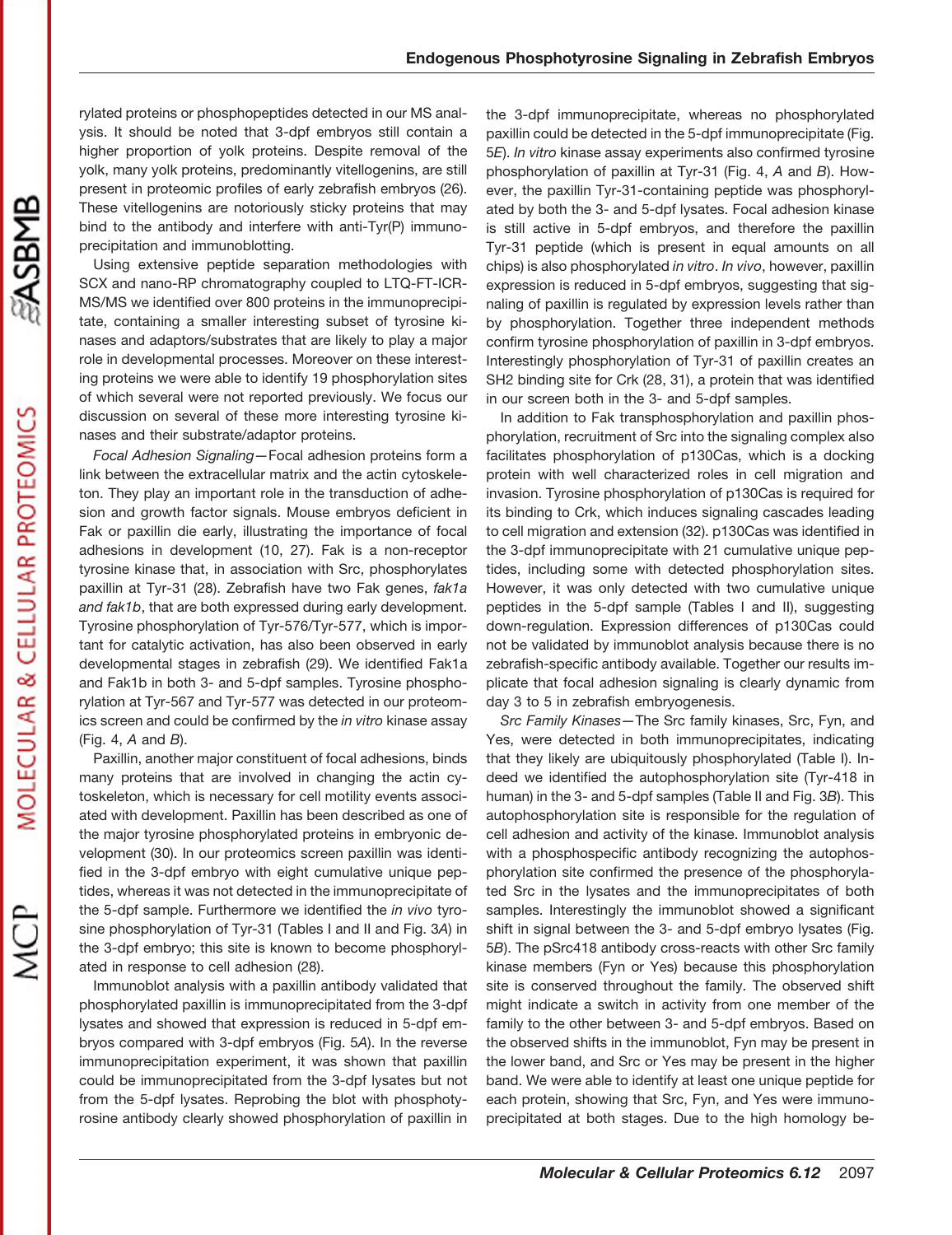tween the three different family members, it was not possible to detect differential expression of the proteins in one of the stages. The role of the Src family kinases in cell signaling is well studied, but less is known about their role in embryonic development. Recent studies underline the importance of tyrosine kinases Fyn and Yes in the early embryonic development of zebrafish (33, 34). Our study shows that activity and phosphorylation of the Src family of kinases is still also high at later stages of development and reveals interesting dynamics in expression or post-translational regulation between the 3 and 5-dpf stages.

*Eph Receptor Signaling—*A large family of protein kinases identified in our proteomics assay is the Eph receptor family of protein-tyrosine kinases. Because Eph receptors and their ephrin ligands are membrane-bound, binding and activation requires cell-cell interaction (35). Bidirectional Eph receptor signaling is mainly responsible for the repulsion of neighboring cells or cellular processes, resulting in regulated cell migration, axon guidance, and tissue border formation (36, 37). Eph receptors are expressed in many tissues during development, and receptor activity has been shown to play important roles during development (37–39). The Eph receptor family contains more than 10 members of which we identified about eight (Table I) (Due to genome duplication, the zebrafish contains for some Eph receptors an a form and a b form that are not well annotated yet.). For several of these Eph receptors we identified known *in vivo* autophosphorylation sites (Table II), some of which were also detected in our *in vitro* kinase assay using the peptide array. We also detected phosphorylation of EphA4 both by MS and reverse immunoprecipitation experiments (Figs. 3*C* and 5*E* and Table II). Tyrosine phosphorylation of EphA4 has been shown by immunoblotting by Xu *et al.* (40) in earlier stage zebrafish embryo cells. Furthermore this site has been previously reported by Rush *et al.* (23) (PhosphoSite, Cell Signaling Technology). Our data suggest an important role for the various Eph receptors and their tyrosine phosphorylation and activation in the embryonic signaling pathways.

*Conclusions—*In summary, in this study tyrosine phosphorylation was analyzed using proteomics technologies in whole zebrafish *in vivo* to investigate signaling in zebrafish development at days 3 and 5 postfertilization. Differences in protein expression and in protein phosphorylation were observed, suggesting that notable signaling occurs intended for focal adhesion, cell adhesion, and cell sorting in axon guidance and in tissue border formation as well as for a number of other processes that are important in late embryogenesis. *In vivo* observed tyrosine phosphorylation could be complemented by detection of *in vitro* kinase activities and confirmed by Western blotting experiments. This shows the value of the complementary use of three technologies in the field of functional proteomics.

*Acknowledgments—*We thank Dr. David Wilkinson for the anti-EphA4 antibody. We are grateful to Dr. Bas van Breukelen for kind support with the BLAST searches.

\* This work was supported by European Union Research Training Network HPRN-CT-2000-00085, Netherlands Organisation for Scientific Research Grant 015.001.131, and The Netherlands Proteomics Centre. The costs of publication of this article were defrayed in part by the payment of page charges. This article must therefore be hereby marked "*advertisement*" in accordance with 18 U.S.C. Section 1734 solely to indicate this fact.

□S The on-line version of this article (available at http://www. mcponline.org) contains supplemental material.

 To whom correspondence may be addressed. Tel.: 31-30- 2121800; Fax: 31-30-2516464; E-mail: j.denhertog@niob.knaw.nl.

\*\* To whom correspondence may be addressed. Tel.: 31-30- 2533789; Fax: 31-30-2518219; E-mail: m.slijper@uu.nl.

#### **REFERENCES**

- 1. Salomon, A. R., Ficarro, S. B., Brill, L. M., Brinker, A., Phung, Q. T., Ericson, C., Sauer, K., Brock, A., Horn, D. M., Schultz, P. G., and Peters, E. C. (2003) Profiling of tyrosine phosphorylation pathways in human cells using mass spectrometry. *Proc. Natl. Acad. Sci. U. S. A.* **100,** 443–448
- 2. Blagoev, B., Kratchmarova, I., Ong, S. E., Nielsen, M., Foster, L. J., and Mann, M. (2003) A proteomics strategy to elucidate functional proteinprotein interactions applied to EGF signaling. *Nat. Biotechnol.* **21,** 315–318
- 3. Brill, L. M., Salomon, A. R., Ficarro, S. B., Mukherji, M., Stettler-Gill, M., and Peters, E. C. (2004) Robust phosphoproteomic profiling of tyrosine phosphorylation sites from human T cells using immobilized metal affinity chromatography and tandem mass spectrometry. *Anal. Chem.* **76,** 2763–2772
- 4. Thelemann, A., Petti, F., Griffin, G., Iwata, K., Hunt, T., Settinari, T., Fenyo, D., Gibson, N., and Haley, J. D. (2005) Phosphotyrosine signaling networks in epidermal growth factor receptor overexpressing squamous carcinoma cells. *Mol. Cell. Proteomics* **4,** 356–376
- 5. Blagoev, B., Ong, S. E., Kratchmarova, I., and Mann, M. (2004) Temporal analysis of phosphotyrosine-dependent signaling networks by quantitative proteomics. *Nat. Biotechnol.* **22,** 1139–1145
- 6. Beis, D., and Stainier, D. Y. (2006) In vivo cell biology: following the zebrafish trend. *Trends Cell Biol.* **16,** 105–112
- 7. Dooley, K., and Zon, L. I. (2000) Zebrafish: a model system for the study of human disease. *Curr. Opin. Genet. Dev.* **10,** 252–256
- 8. Grunwald, D. J., and Eisen, J. S. (2002) Headwaters of the zebrafish emergence of a new model vertebrate. *Nat. Rev. Genet.* **3,** 717–724
- 9. Driever, W., Solnica-Krezel, L., Schier, A. F., Neuhauss, S. C., Malicki, J., Stemple, D. L., Stainier, D. Y., Zwartkruis, F., Abdelilah, S., Rangini, Z., Belak, J., and Boggs, C. (1996) A genetic screen for mutations affecting embryogenesis in zebrafish. *Development* **123,** 37–46
- 10. Haffter, P., Granato, M., Brand, M., Mullins, M. C., Hammerschmidt, M., Kane, D. A., Odenthal, J., van Eeden, F. J., Jiang, Y. J., Heisenberg, C. P., Kelsh, R. N., Furutani-Seiki, M., Vogelsang, E., Beuchle, D., Schach, U., Fabian, C., and Nusslein-Volhard, C. (1996) The identification of genes with unique and essential functions in the development of the zebrafish, Danio rerio. *Development* **123,** 1–36
- 11. Cooper, J. A., Sefton, B. M., and Hunter, T. (1983) Detection and quantification of phosphotyrosine in proteins. *Methods Enzymol.* **99,** 387–402
- 12. Link, V., Shevchenko, A., and Heisenberg, C. P. (2006) Proteomics of early zebrafish embryos. *BMC Dev. Biol.* **6,** 1
- 13. Westerfield, M. (2000) *The Zebrafish Book. A Guide for the Laboratory Use of the Zebrafish (Danio rerio)*, 4th Ed., University of Oregon Press, Eugene, OR
- 14. Gobom, J., Nordhoff, E., Mirgorodskaya, E., Ekman, R., and Roepstorff, P. (1999) Sample purification and preparation technique based on nanoscale reversed-phase columns for the sensitive analysis of complex peptide mixtures by matrix-assisted laser desorption/ionization mass spectrometry. *J. Mass Spectrom.* **34,** 105–116
- 15. Meiring, H. D., van der Heeft, E., ten Hove, G. J., and de Jong, A. P. J. M. (2002) Nanoscale LC-MS[(n)]: technical design and applications to peptide and protein analysis. *J. Sep. Sci.* **25,** 557–568
- 16. Nesvizhskii, A. I., Keller, A., Kolker, E., and Aebersold, R. (2003) A statistical model for identifying proteins by tandem mass spectrometry. *Anal. Chem.* **75,** 4646–4658
- 17. Hokaiwado, N., Asamoto, M., Tsujimura, K., Hirota, T., Ichihara, T., Satoh,

ASRMR